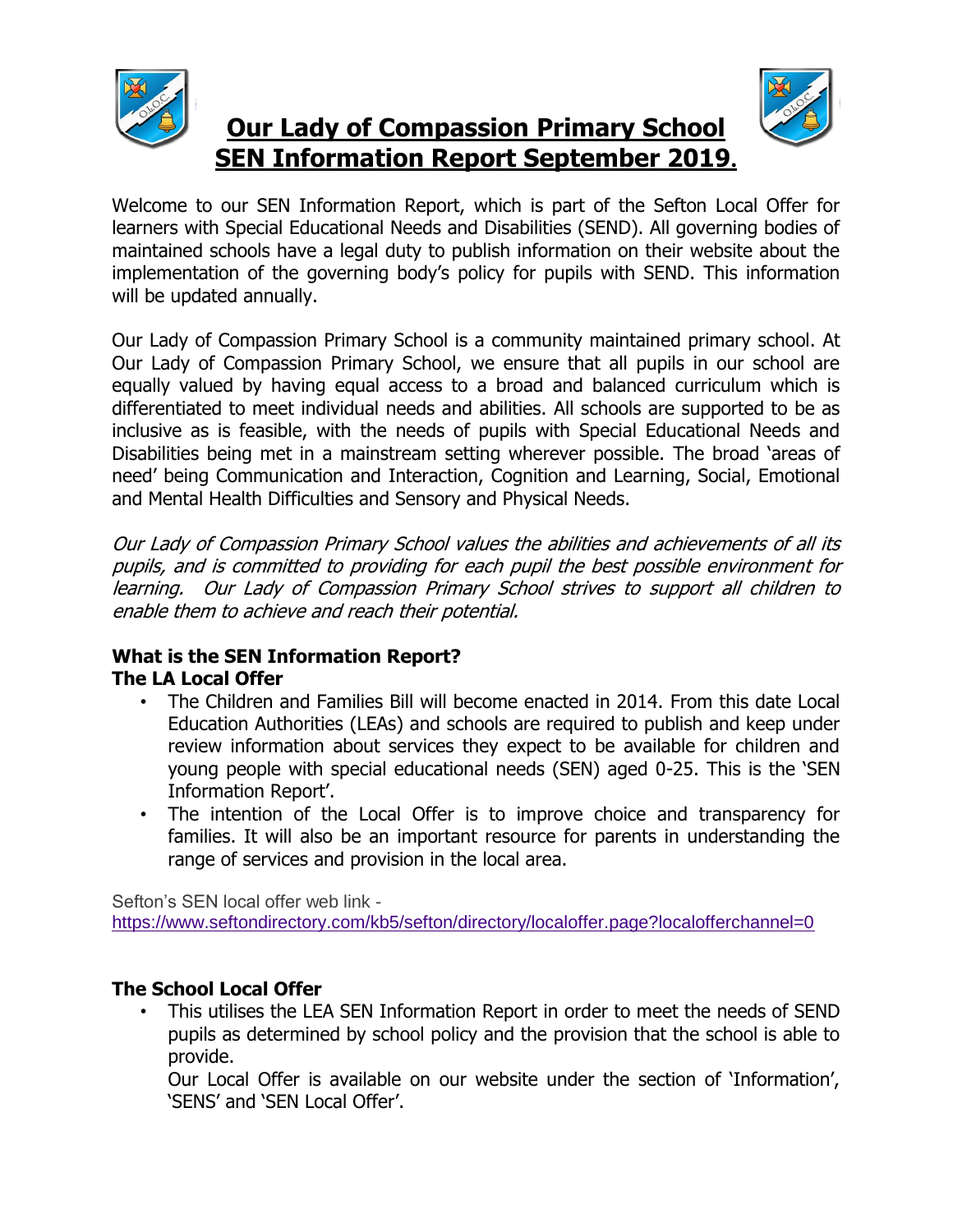| <b>The SEN Information Report</b>                                                        | Our setting:                                                                                                                                                                                                                                                                                                                                                                                                                                                                                                                                                                                                                                                                                                                                                                                                                                                                                                                                                                     |
|------------------------------------------------------------------------------------------|----------------------------------------------------------------------------------------------------------------------------------------------------------------------------------------------------------------------------------------------------------------------------------------------------------------------------------------------------------------------------------------------------------------------------------------------------------------------------------------------------------------------------------------------------------------------------------------------------------------------------------------------------------------------------------------------------------------------------------------------------------------------------------------------------------------------------------------------------------------------------------------------------------------------------------------------------------------------------------|
| Who are the best people to talk<br>to in this school about my child's                    | <b>The Class teacher</b>                                                                                                                                                                                                                                                                                                                                                                                                                                                                                                                                                                                                                                                                                                                                                                                                                                                                                                                                                         |
| difficulties with learning/<br><b>Special Educational Needs or</b><br>disability (SEND)? | Responsible for:<br>•Checking on the progress of your child and identifying, planning and<br>delivering any additional help your child may need (this could be things<br>like targeted work, additional support) and letting the Special Education<br>Needs Coordinator know of their concerns.<br>.Writing individual Special Educational Needs Support Plans (SEN Plan).<br>• sharing and reviewing these with parents at least once every term and<br>planning for the next term.                                                                                                                                                                                                                                                                                                                                                                                                                                                                                             |
|                                                                                          | The SENCO- Mr M A Heyes<br>Responsible for:<br>• Developing and reviewing the school's SEN policy<br>. Coordinating all the support for children with special educational needs<br>or disabilities (SEN)<br>•Ensuring that you are involved in supporting your child's learning and<br>kept informed about the support your child is getting and areinvolved in<br>reviewing how they are doing.<br>•Liaising with all the other people who may be coming into to school to<br>help support your child's learning e.g. Speech and Language Therapy,<br>Educational Psychology etc.<br>. Updating the school's SEND register (a system for ensuring that all the<br>SEND needs of pupils in this school are known) and making sure that<br>records of your child's progress and needs are kept.<br>•Providing specialist support for teachers and support staff in the school<br>so that they can help children with SEND in the school to achieve the<br>best progress possible. |
|                                                                                          | The Head teacher $-$ Mr T Houghton<br>Responsible for:<br>• The day to day management of all aspects of the school, this includes<br>the support for children with SEND.<br>. The Head teacher will make sure that the Governing Body is kept up<br>to date about issues relating to SEND.<br>The SEND Governor - Mrs R Felix<br>Responsible for:<br>• Making sure that the necessary support is given for any child who<br>attends the school, who has SEND.<br>School contact telephone number 01704887281<br>School email address heyesm@olocprimary.co.uk                                                                                                                                                                                                                                                                                                                                                                                                                    |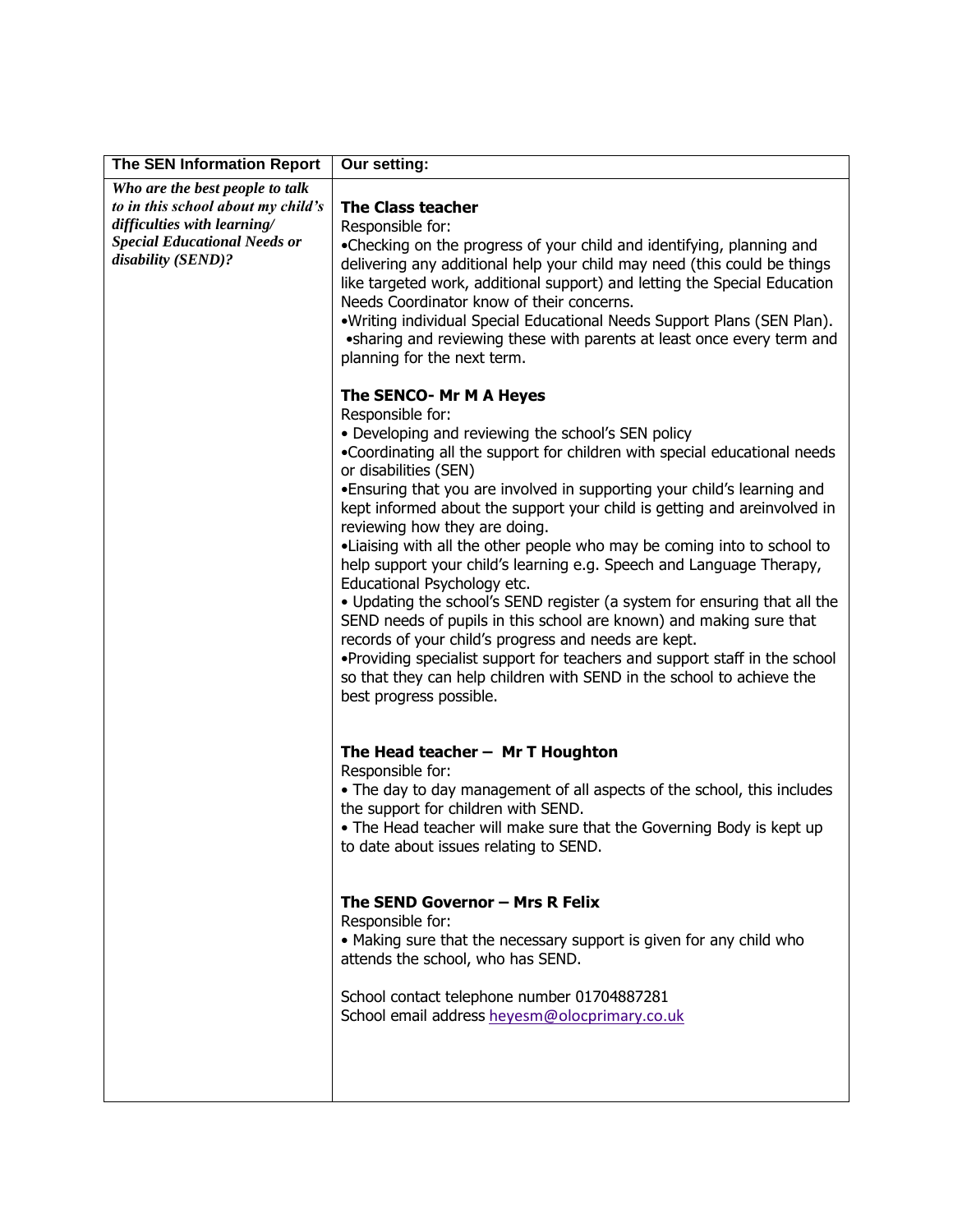| What are the different types of<br>support available for children<br>with SEND in our school?        | Class teacher input via excellent targeted classroom teaching (Quality<br>First Teaching).                                                                                                                                                                                                                                                                                                                                                                                                                                                                                                                                                                                                                                                                                                                                      |
|------------------------------------------------------------------------------------------------------|---------------------------------------------------------------------------------------------------------------------------------------------------------------------------------------------------------------------------------------------------------------------------------------------------------------------------------------------------------------------------------------------------------------------------------------------------------------------------------------------------------------------------------------------------------------------------------------------------------------------------------------------------------------------------------------------------------------------------------------------------------------------------------------------------------------------------------|
|                                                                                                      | For your child this would mean:<br>• That the teacher has the highest possible expectations for your child<br>and all pupils in their class.<br>. That all teaching is built on what your child already knows, can do and<br>can understand.<br>• Different ways of teaching are in place so that your child is fully<br>involved in learning in class. This may involve things like using more<br>practical learning and using a range of teaching techniques to match<br>different learning styles.<br>• Specific strategies (which may be suggested by the SENCO) are in<br>place to support your child to learn.<br>Specific group work<br>Interventions which may be:<br>· Implemented in or outside the classroom.<br>• Implemented by a teacher, Higher Level Teaching Assistant (HLTA) or<br>a Teaching Assistant (TA). |
|                                                                                                      | SEN Code of Practice 2014: School Support (SS)                                                                                                                                                                                                                                                                                                                                                                                                                                                                                                                                                                                                                                                                                                                                                                                  |
|                                                                                                      | This means they have been identified by the SENCO as needing<br>$\bullet$<br>some extra specialist support in school from a professional outside<br>the school.                                                                                                                                                                                                                                                                                                                                                                                                                                                                                                                                                                                                                                                                 |
|                                                                                                      | This may be from:<br>Local Education Authority central services such as the                                                                                                                                                                                                                                                                                                                                                                                                                                                                                                                                                                                                                                                                                                                                                     |
|                                                                                                      | Sefton SEN and Inclusion Service (SENIS) or OSSME                                                                                                                                                                                                                                                                                                                                                                                                                                                                                                                                                                                                                                                                                                                                                                               |
|                                                                                                      | (Autism Initiatives)                                                                                                                                                                                                                                                                                                                                                                                                                                                                                                                                                                                                                                                                                                                                                                                                            |
|                                                                                                      | Outside agencies such as the Education Psychology Service<br>$\bullet$<br>(SEPPS).<br>Specialist groups run by outside agencies e.g. Speech and Language<br>$\bullet$<br>Therapy, Physiotherapy and Occupational therapy services.                                                                                                                                                                                                                                                                                                                                                                                                                                                                                                                                                                                              |
| How can I let the school know I<br>am concerned about my child's<br>progress in school?              | If you have concerns about your child's progress you should speak<br>$\bullet$<br>to your child's class teacher initially.<br>If you continue to be concerned that your child is not making<br>$\bullet$<br>progress, you can speak to the Special Education Needs Coordinator<br>(SENCO) Mr M A Heyes.<br>The school SEN Governor can also be contacted for support - Mrs R<br>Felix.                                                                                                                                                                                                                                                                                                                                                                                                                                          |
| How will the school let me know<br>if they have any concerns about<br>my child's learning in school? | If your child is identified as not making progress, the school will set<br>up a meeting to discuss this with you in more detail and to:<br>Listen to any concerns you may have.<br>$\bullet$<br>Plan any additional support your child may need.<br>Discuss with you any referrals to outside professionals to support<br>your child's learning.                                                                                                                                                                                                                                                                                                                                                                                                                                                                                |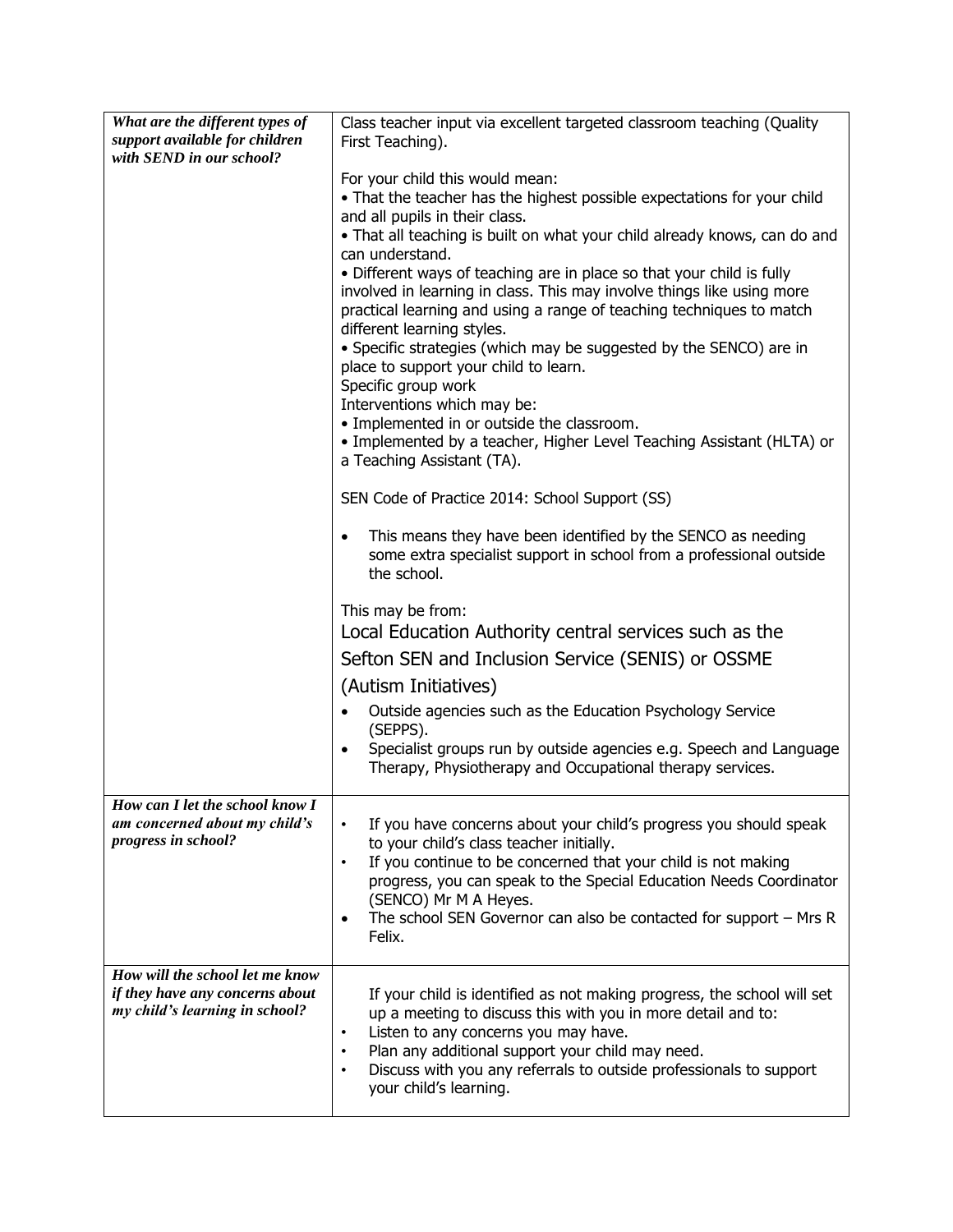| How is extra support allocated to                                | The school budget, received from SEFTON LEA, includes money for<br>$\bullet$       |
|------------------------------------------------------------------|------------------------------------------------------------------------------------|
| children?                                                        | supporting children with SEN.                                                      |
|                                                                  | The Head Teacher decides on the deployment of resources for<br>$\bullet$           |
|                                                                  | Special Educational Needs and Disabilities in consultation with the                |
|                                                                  | SENCO, the school governors, on the basis of needs in the school.                  |
|                                                                  | The Head Teacher, Deputy Head and the SENCO discuss all the                        |
|                                                                  | information they have about SEND in the school including:                          |
|                                                                  | The children getting extra support already<br>$\bullet$                            |
|                                                                  | The children needing extra support<br>$\bullet$                                    |
|                                                                  | The children who have been identified as not making as much<br>$\bullet$           |
|                                                                  | progress as would be expected and decide what resources/training                   |
|                                                                  | and support is needed.                                                             |
| Who are the other people                                         | School provision:                                                                  |
| providing services to children                                   |                                                                                    |
| with SEND in this school?                                        | All class teachers are responsible for teaching children with SEND.<br>$\bullet$   |
|                                                                  | Higher Level Teaching Assistants (HLTAs) and Teaching Assistants<br>$\bullet$      |
|                                                                  | (T.A.s) working with small groups or individual children.                          |
|                                                                  |                                                                                    |
|                                                                  | Multi Agency Provision including Local Authority Provision delivered<br>in school: |
|                                                                  | Special Educational Needs & Inclusion Services (SENIS) Inclusion<br>٠              |
|                                                                  | Practitioner - Mrs Sophie Walsh                                                    |
|                                                                  | OSSME -<br>$\bullet$                                                               |
|                                                                  |                                                                                    |
|                                                                  | Educational Psychology Service - Dr Trisha Lunt<br>٠                               |
|                                                                  | Play Therapy Service - Nicki Livsey<br>$\bullet$                                   |
|                                                                  | Parent Partnership Service<br>$\bullet$                                            |
|                                                                  | Early Years co-ordinator - Ez mills<br>$\bullet$                                   |
|                                                                  | Complex Needs - Helen Vickers<br>$\bullet$                                         |
|                                                                  |                                                                                    |
|                                                                  | Health Provision delivered in school:                                              |
|                                                                  | Speech and Language Therapy - Rachel Garrett<br>$\bullet$                          |
|                                                                  | School Nurse - Peter Charlton<br>$\bullet$                                         |
|                                                                  | Occupational Therapy - Helen Murphy<br>$\bullet$                                   |
|                                                                  | Physiotherapy - Sue Hicks<br>$\bullet$                                             |
|                                                                  | Hearing Impairment Services- Louise Veney<br>$\bullet$                             |
|                                                                  | Visual impaired services - Lilian Redfern<br>٠                                     |
|                                                                  |                                                                                    |
| How are the teachers in school<br>helped to work with children a | The SENCO provides assistance to class teachers in supporting<br>$\bullet$         |
|                                                                  | children with SEND.                                                                |
| SEND and what training do they<br>have?                          | Our SENCO has gained the 'National Award for Special Educational<br>$\bullet$      |
|                                                                  | Needs Co-ordination.                                                               |
|                                                                  | All our teachers hold Qualified Teacher Status.<br>$\bullet$                       |
|                                                                  | The school provides training and support to enable all staff to<br>$\bullet$       |
|                                                                  | improve the teaching and learning of children, including those with                |
|                                                                  | SEND.                                                                              |
|                                                                  | Individual teachers and support staff attend training courses run by<br>$\bullet$  |
|                                                                  | the SENCO and outside agencies that are relevant to the needs of                   |
|                                                                  | specific children in their class e.g. from the inclusion service (SENIS)           |
| How will the teaching be                                         | Children with SEN are inclusively educated within an age<br>$\bullet$              |
| adapted for my child with                                        | appropriate classroom with their peers whenever possible.                          |
| <b>SEND?</b>                                                     | Teaching and resources are differentiated within the classroom to<br>$\bullet$     |
|                                                                  | ensure children are able to achieve their objectives.                              |
|                                                                  | The National Curriculum is followed and modified to meet the needs<br>$\bullet$    |
|                                                                  | of the child when necessary.                                                       |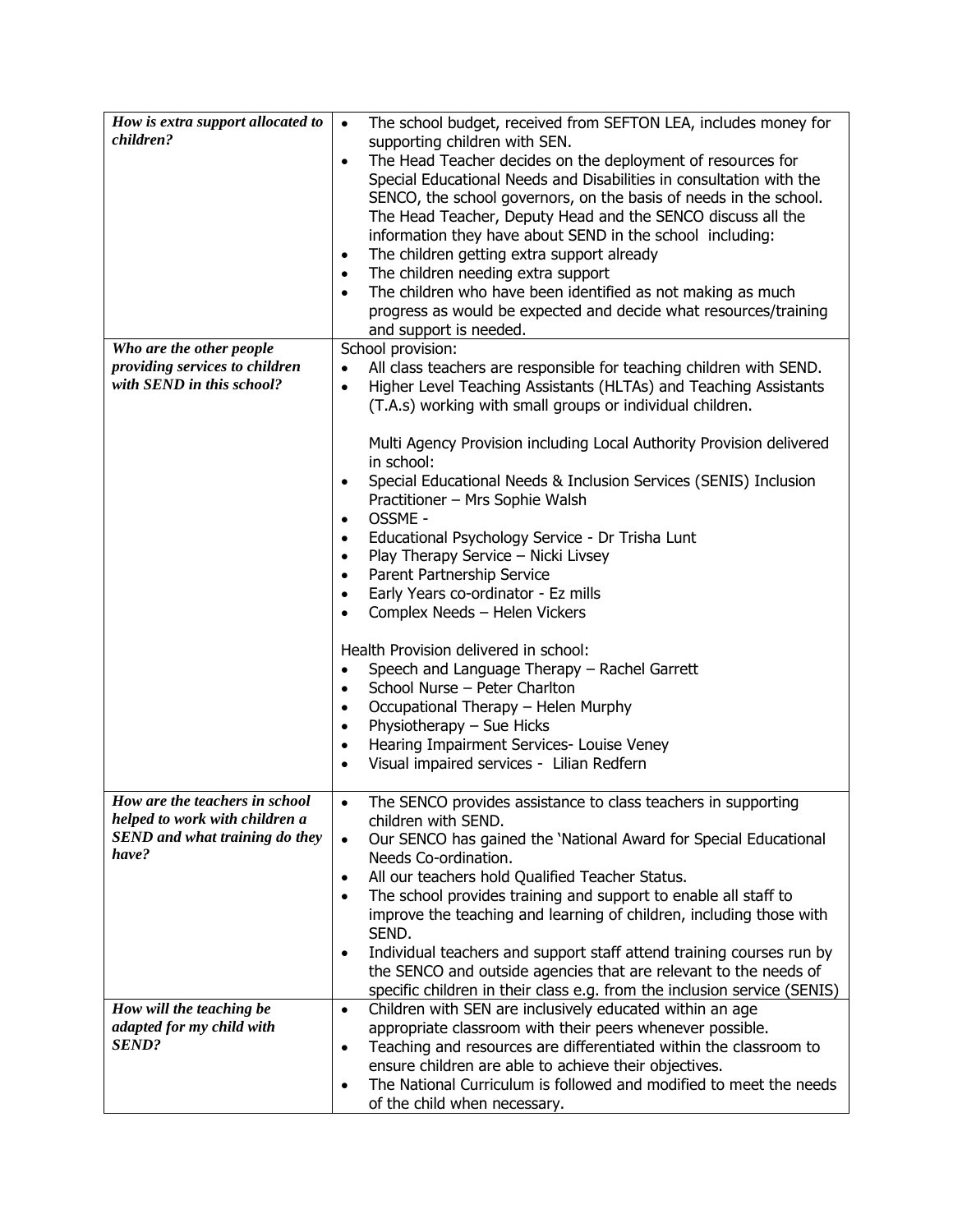| How will we measure the<br>progress of your child in school?                   | Classroom and table-top displays help support and promote<br>$\bullet$<br>children's independence.<br>If additional support is identified as necessary, children take part in<br>$\bullet$<br>planned, evidence-based intervention which is provided at a time to<br>suit the needs of the child.<br>Support is personalised and targeted and may be delivered in a<br>$\bullet$<br>whole class situation, in small groups or on a 1:1 basis.<br>Adults, working with a child with SEN, communicate regularly to the<br>$\bullet$<br>class teacher to ensure a consistent approach to teaching and<br>learning.<br>Your child's progress is continually monitored by his/her class<br>teacher.<br>His/her progress is reviewed formally every term in reading, writing<br>$\bullet$<br>and maths.<br>Individualised assessment of children may be undertaken including:<br>$\bullet$<br>observation, assessments and diagnostic assessment.<br>Constant monitoring and review of progress during interventions<br>$\bullet$<br>and through differentiated class-based activities.<br>Pupil Progress Meetings are held termly<br>$\bullet$<br>At the end of each key stage (i.e. at the end of Year 2) all children<br>$\bullet$<br>are required to be formally assessed using Standard Assessment<br>Tests (SATS). This is something the government requires all schools<br>to do and the results are published nationally.<br>The progress of children with a / EHC Plan will be formally reviewed<br>$\bullet$<br>at an Annual Review, with all adults involved with the child's<br>education.<br>The SENCO will also check that your child is making good progress<br>$\bullet$<br>within any individual work and in any group that they take part in.<br>Regular book scrutinies and lesson observations will be carried out<br>$\bullet$<br>by members of the Senior Management Team to ensure that the |
|--------------------------------------------------------------------------------|--------------------------------------------------------------------------------------------------------------------------------------------------------------------------------------------------------------------------------------------------------------------------------------------------------------------------------------------------------------------------------------------------------------------------------------------------------------------------------------------------------------------------------------------------------------------------------------------------------------------------------------------------------------------------------------------------------------------------------------------------------------------------------------------------------------------------------------------------------------------------------------------------------------------------------------------------------------------------------------------------------------------------------------------------------------------------------------------------------------------------------------------------------------------------------------------------------------------------------------------------------------------------------------------------------------------------------------------------------------------------------------------------------------------------------------------------------------------------------------------------------------------------------------------------------------------------------------------------------------------------------------------------------------------------------------------------------------------------------------------------------------------------------------------------------------------------------------------------------------------------------------------------------------|
| What support do we have for you                                                | needs of all children are met, and that the quality of teaching for all<br>children is high.<br>The class teacher is regularly available to discuss your child's<br>$\bullet$                                                                                                                                                                                                                                                                                                                                                                                                                                                                                                                                                                                                                                                                                                                                                                                                                                                                                                                                                                                                                                                                                                                                                                                                                                                                                                                                                                                                                                                                                                                                                                                                                                                                                                                                |
| as a parent of a child with a<br><b>SEND?</b><br>How is Our Lady of Compassion | progress or any concerns you may have and to share information<br>about what is working well at home and school so similar strategies<br>can be used.<br>The SENCO is available to meet with you to discuss your child's<br>$\bullet$<br>progress or any concerns/worries you may have.<br>All information from outside professionals will be discussed with you<br>$\bullet$<br>with the person involved directly, or where this is not possible, in a<br>report.<br>Special Education Needs Support plans (SEN Plan) will be reviewed<br>with your involvement.<br>Homework will be adjusted as needed to your child's individual<br>$\bullet$<br>needs.<br>A home/school contact book may be used to support<br>$\bullet$<br>communication with you, when this has been agreed to be useful<br>for you and your child.<br>The school SEN website has information and support contacts for<br>$\bullet$<br>parents.<br>The building is accessible and there is disabled and wheelchair<br>$\bullet$                                                                                                                                                                                                                                                                                                                                                                                                                                                                                                                                                                                                                                                                                                                                                                                                                                                                                                        |
| Primary School accessible to                                                   | access.                                                                                                                                                                                                                                                                                                                                                                                                                                                                                                                                                                                                                                                                                                                                                                                                                                                                                                                                                                                                                                                                                                                                                                                                                                                                                                                                                                                                                                                                                                                                                                                                                                                                                                                                                                                                                                                                                                      |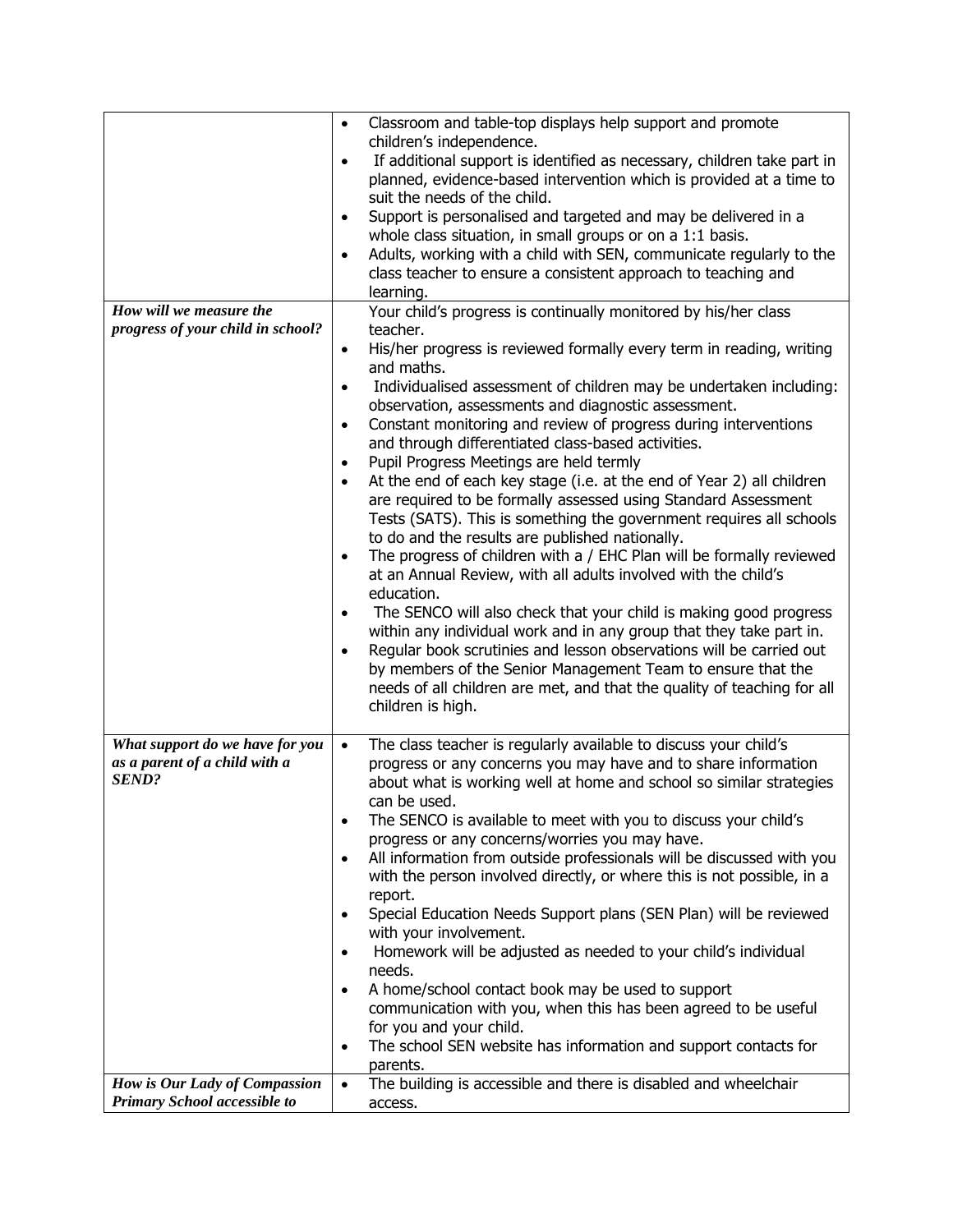| children with SEND?                                                                                       | The school is on one level with easy access and double doors<br>$\bullet$<br>There is a disabled toilet in the junior building.<br>$\bullet$<br>We ensure, wherever possible, that equipment used is accessible to<br>$\bullet$                                                                                                                                                                                                                                                                                                                                                                                                                                                                                                                                                                                                                                                                                                                                                                                                                          |
|-----------------------------------------------------------------------------------------------------------|----------------------------------------------------------------------------------------------------------------------------------------------------------------------------------------------------------------------------------------------------------------------------------------------------------------------------------------------------------------------------------------------------------------------------------------------------------------------------------------------------------------------------------------------------------------------------------------------------------------------------------------------------------------------------------------------------------------------------------------------------------------------------------------------------------------------------------------------------------------------------------------------------------------------------------------------------------------------------------------------------------------------------------------------------------|
|                                                                                                           | all children regardless of their needs.<br>Any specific physical requirements will be assessed individually and<br>$\bullet$<br>equipment will be provided to meet those needs with the help of<br>Local Education Authority SEND services.<br>Residential trips and daily school trips are accessible for children<br>$\bullet$                                                                                                                                                                                                                                                                                                                                                                                                                                                                                                                                                                                                                                                                                                                         |
|                                                                                                           | with SEND.                                                                                                                                                                                                                                                                                                                                                                                                                                                                                                                                                                                                                                                                                                                                                                                                                                                                                                                                                                                                                                               |
| How will we support your child<br>when they are leaving this<br>school? Or moving on to<br>another class? | We recognise that transitions can be difficult for a child with SEND and<br>take steps to ensure that any transition is a smooth as possible.<br>If your child is moving child to another school:<br>We will contact the school SENCO and ensure she knows about any<br>$\bullet$<br>special arrangements or support that need to be made for your<br>child.<br>We will make sure that all records about your child are passed on as<br>$\bullet$<br>soon as possible when moving classes in school.<br>Information will be passed on to the new class teacher during our<br>$\bullet$<br>whole school transition meetings and in planning meetings which<br>take place between the old teacher and the new teacher.<br>Children will meet their new teacher and spend time with them,<br>$\bullet$<br>transition visits and activities will take place in order to build up<br>relationships before the move.<br>If your child would be helped by a transition book to support them<br>$\bullet$<br>understand moving on then it will be made for them. |
| <b>What Emotional and social</b>                                                                          | The Emotional Health and Well being of all our pupils is very important                                                                                                                                                                                                                                                                                                                                                                                                                                                                                                                                                                                                                                                                                                                                                                                                                                                                                                                                                                                  |
| Development support do we have<br>for a child?                                                            | to us.<br>We have a robust Safeguarding Policy in place and we follow<br>$\bullet$<br>national guidelines<br>The Head teacher, Deputy Head teacher and all staff continually<br>$\bullet$<br>monitor the Emotional Health and Well being of all our pupils.<br>We have a Learning Mentor (Mrs J Tomlinson) who supports<br>$\bullet$<br>children in a variety of areas to suit the children's needs.<br>We provide socially speaking and friendship groups for children<br>$\bullet$<br>who need support.<br>We have suggestion boxes and worry boxes in classrooms.                                                                                                                                                                                                                                                                                                                                                                                                                                                                                     |
| <b>Complaints definition</b>                                                                              | The difference between a concern and a complaint                                                                                                                                                                                                                                                                                                                                                                                                                                                                                                                                                                                                                                                                                                                                                                                                                                                                                                                                                                                                         |
|                                                                                                           | A 'concern' may be defined as 'an expression of worry or doubt over an<br>issue considered to be important for which reassurances are sought'. A<br>complaint may be generally defined as 'an expression of dissatisfaction<br>however made, about actions taken or a lack of action'.                                                                                                                                                                                                                                                                                                                                                                                                                                                                                                                                                                                                                                                                                                                                                                   |
|                                                                                                           | It is in everyone's interest that complaints are resolved at the earliest<br>possible stage. Many issues can be resolved informally, without the<br>need to invoke formal procedures. We take informal concerns seriously<br>and make every effort to resolve the matter as quickly as possible.                                                                                                                                                                                                                                                                                                                                                                                                                                                                                                                                                                                                                                                                                                                                                         |
|                                                                                                           | There are occasions when complainants would like to raise their<br>concerns formally. In those cases, the school's formal procedure should<br>be invoked through the stages outlined within their procedure.                                                                                                                                                                                                                                                                                                                                                                                                                                                                                                                                                                                                                                                                                                                                                                                                                                             |